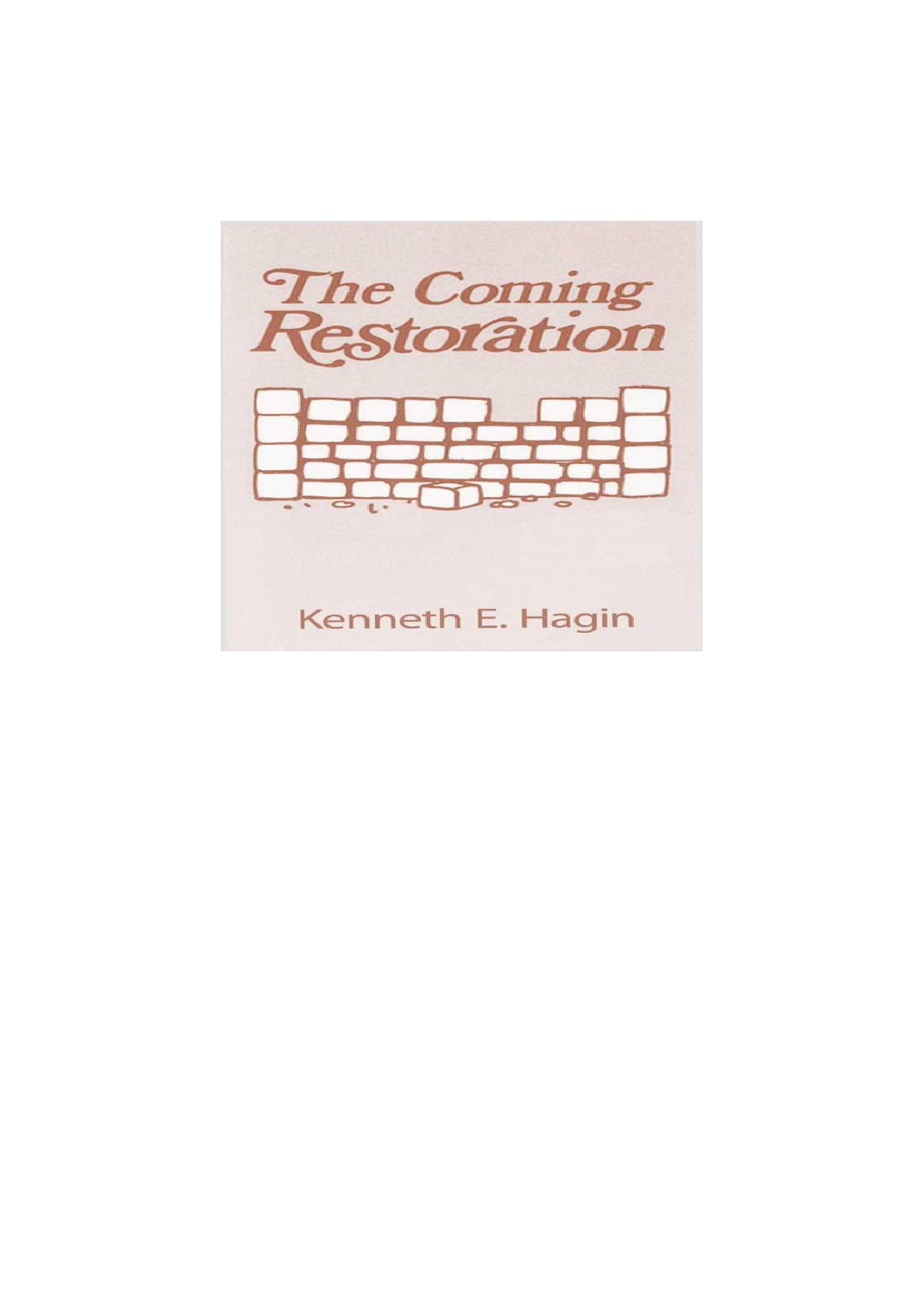Chapter 1. 2 THE NEW WAVE.. 2 Chapter 2. 5 A MESSAGE TO BELIEVERS.. 5 Chapter 3. 7 RESTORATION OF CHARACTER.. 7 Chapter 4. 9 RESTORATION OF GIFTS.. 9 A Sinner's Prayer. 13 About the Author. 14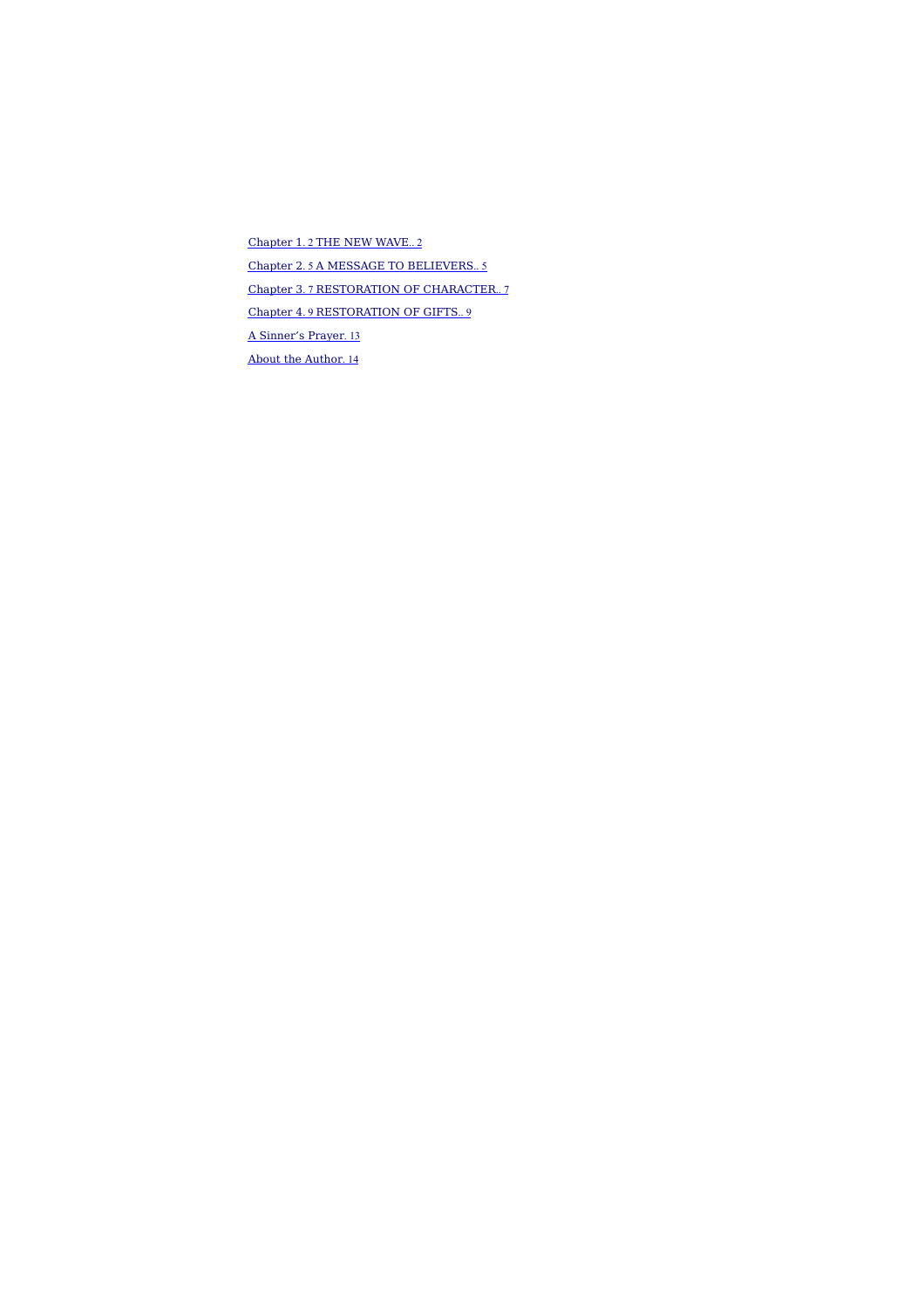# **THE NEW WAVE**

*Be patient therefore, brethren, unto the coming of the Lord. Behold, the husbandman waiteth for the precious fruit of the earth, and hath long patience for it, until he receive the early and latter rain.*

*Be ye also patient; stablish your hearts: for the coming of the Lord draweth nigh.* **—James 5:7,8**

**James is talking here about the Second Coming. Of course, Jesus is the Husbandman. He hasn't come yet—that's quite obvious—so He's waiting for some reason or other, isn't He? What hinders Him from coming?**

**The Scriptures tell us why He is waiting and what He is waiting for. He's waiting for** *"the precious fruit of the earth . . . until he receive the early and latter rain."* ("The precious fruit of the earth" means a harvest.)

Jesus has not yet received the harvest that is to come; He has not yet received the fullness of the early and the latter rain. But I believe Jesus is coming again.

Jesus said He is coming again.

The angels said He is coming again.

The Word of God teaches HE is coming again. We have a service every Wednesday night at RHEMA Bible Training Center, and every time I've been there to conduct it, I've used this Scripture from James. I couldn't get away from it. In fact, some nights as I was ready to dismiss, the Holy Spirit would say, "Well, you didn't read James 5:7 and pray, so do it." I did it. I learned a long time ago that it pays to obey God.

Many have asked, "Is there a new wave coming? Are we in that wave now?

Is there more to come?" *Personally, I believe we entered into the new wave in 1982.* Certainly there's more to come.

Our text talks about "the early and latter rain." Another reference is Zecha-riah 10:1: *"Ask ye of the Lord rain in the time of the latter rain; so the Lord shall make bright clouds, and give them* [or send them] *showers of rain, to every one grass in the field."*

Among other things, rain typifies a refreshing or blessing. James wrote this letter to Hebrew Christians, who knew about Israel's rains. The early (or "former") rain occurred in November, after the autumn harvest, to prepare the land for future planting. The latter rain, of course, came in the spring, prior to the harvest, to mature the crop.

In times past, we've heard preaching and teaching about the darkness that will cover the earth in the last days, but I **think people forget about the rest of this prophecy:**

ISAIAH 60:1-3

1 Arise, shine; for thy light is come, and the glory of the Lord is risen upon thee.

2 For, behold, the darkness shall cover the earth, and gross darkness the people: but the Lord shall arise upon thee, and his GLORY shall be seen upon thee.

3 And the Gentiles shall come to thy light . . .

**Isaiah is really prophesying about the glorious access of the Gentiles to**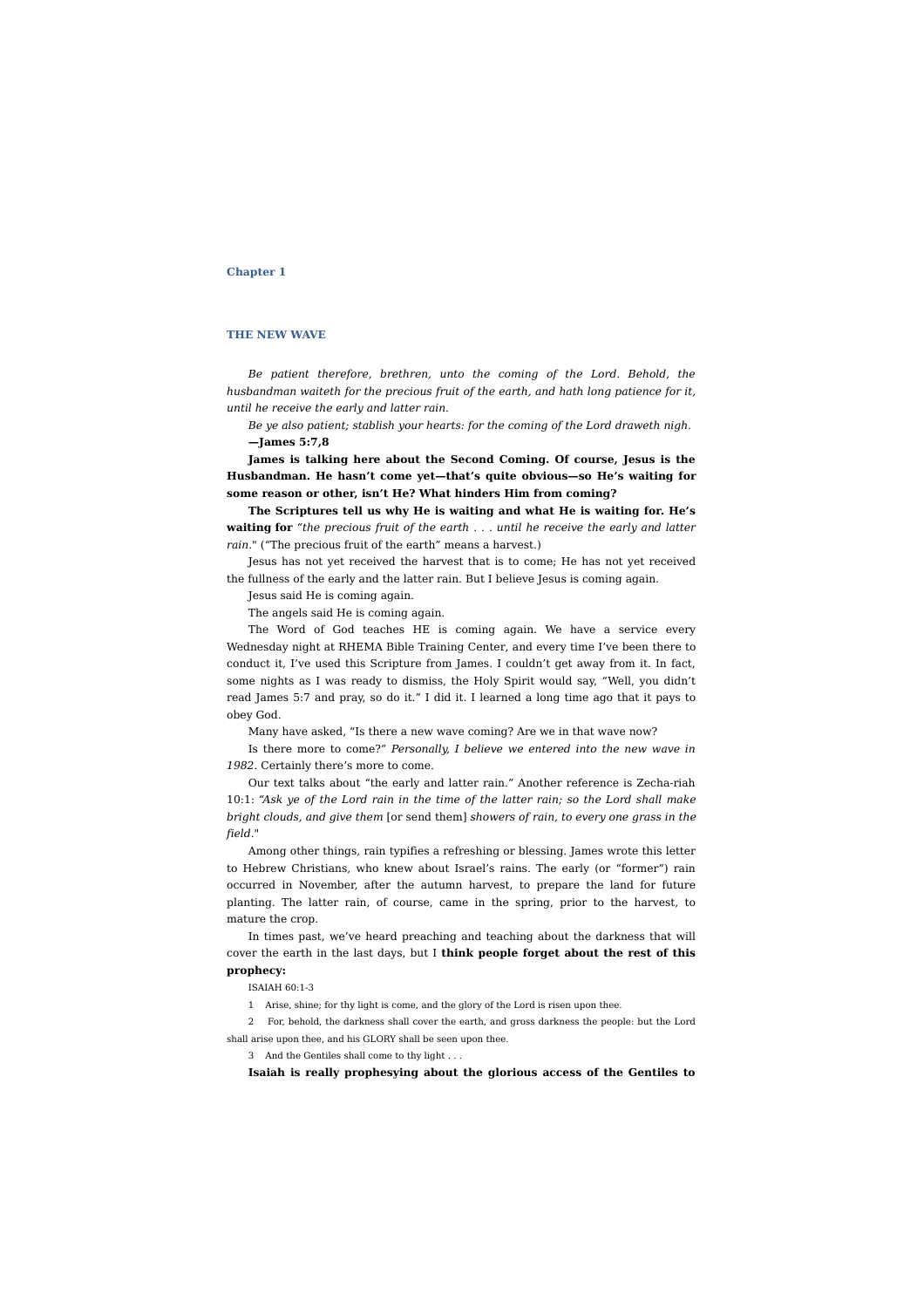**the Church. There's coming a manifestation of His** *glory,* **Isaiah says.**

**In Acts 2, Peter preached a sermon on the Day of Pentecost, referring to the Lord Jesus Christ and His resurrection. But in Acts 3, Peter's message reached over into the end times; it's a message that applies to us.**

**In the 19th verse he said,** *"Repent ye therefore, and be converted, that your sins may be blotted out, when THE TIMES OF*

*REFRESHING shall come from the presence of the Lord."*

*The American Standard Version* **gives a better translation: "Repent ye therefore, and turn again, that your sins may be blotted out, so that there may come seasons of refreshing from the presence of the Lord.**

## **Let's go on reading in Acts:**

ACTS 3:20,21

20 And he shall send Jesus Christ, which before was preached unto you:

21 Whom the heaven must receive until THE TIMES OF RESTITUTION of all things, which God hath spoken by the mouth of all his holy prophets since the world began.

**You'll find that the Greek word translated "restitution" in verse 21 also can be translated "restoration," and it reads that way in many translations.**

*Notice that Peter connected times of refreshing* **(we often call them "revivals")** *with the Second Coming of Christ.*

*Thus, Peter taught us that times of refreshing would come from the presence of the Lord in the time of the Lord's return!*

So there are two things to notice: (1) times of refreshing, and (2) times of restoration. This passage from Acts teaches us that just before the Lord's Second Coming, we will experience both.

Some will ask what I mean by "restoration." I mean restoration of *the power of Christ*, restoration of *the authority of Christ,* and restoration of *the character of Christ.* God wants all three of these characteristics to be exhibited in the life of the Church and in the lives of individual Christians.

Christ is the Head of the Church. We are the Body. You know your head cannot exercise any authority except through your body, so Jesus is not going to personally exercise any authority on the earth except through His Church. Jesus carries out His work through the

Church, but members of the Church have been so weak they haven't recognized the authority and power of the Head—the authority that belongs to them.

There are many things the Lord *wants* to do—and He's been *trying* to do—for many people, but they won't *let* Him! (I discuss this subject in detail in my book *The Believer's Authority.)*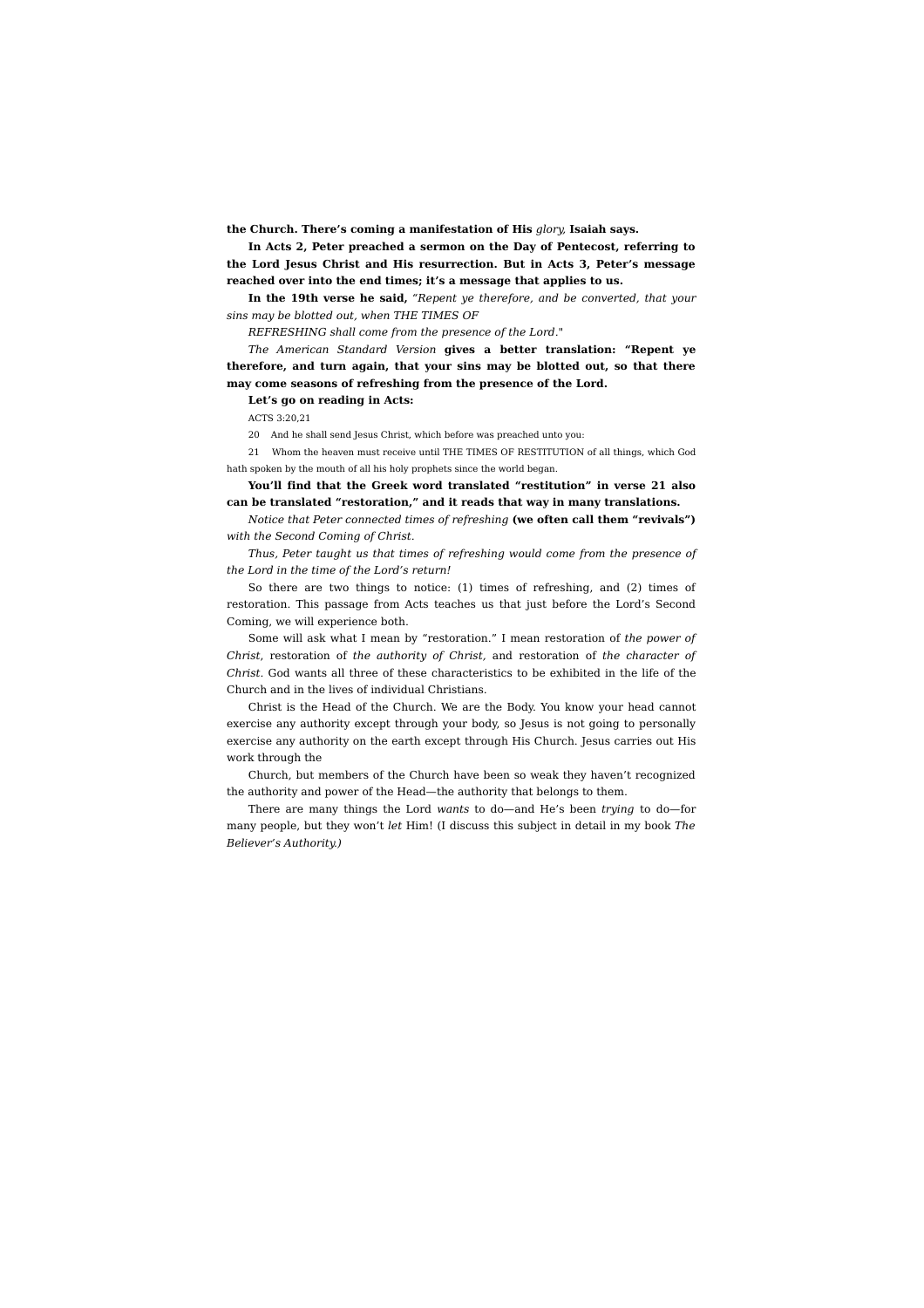# **A MESSAGE TO BELIEVERS**

**Lately the Lord has repeatedly brought to my attention the fourth chapter of Ephesians. Paul is writing here to the Church at Ephesus—Spirit-filled believers. Notice what he said:**

EPHESIANS 4:22-24

22 That ye put off concerning the former conversation [this word in Greek means "manner of life" or "conduct"] the old man, which is corrupt according to the deceitful lusts;

23 And be renewed in the spirit of your mind;

24 And that ye put on the new man, which after God is created in righteousness and true holiness.

#### **Put on the new man!**

## **That new man is Christ in you, the hope of glory.**

That new man is the man on the inside who has become a new creature in Christ Jesus: *"Therefore if any man be in Christ, he is* [he *is,* not he's going to become] *a new creature* [or creation] . . ." (2 Cor. 5:17).

That man on the inside is a new man, created in righteousness and true holiness, as we just read in Ephesians 4:24.

**Even though Paul said to "put off . . . the old man," we're still living in the flesh, and that flesh hasn't been redeemed yet. Our flesh—our body—will want to go on doing what it's always done. So how do we put on the new man, and how do we "put off" the old man? Let's read further in Ephesians 4:**

EPHESIANS 4:25, 26, 28

25 Wherefore putting away lying, speak every man truth with his neighbour . . . [lying doesn't go with the new man]

26 Be ye angry, and sin not: let not the sun go down upon your wrath . . . [How can you be angry and sin not? By keeping your mouth shut. Anger doesn't belong to the new man; it's part of the old man.]

**28 Let him that stole steal no more: but rather let him labour, working with his hands the thing which is good, that he may have to give to him that needeth.**

Paul got both words in there: "labor" and "working"! He didn't say, "Let him get on welfare." You know, you could take a little side journey here and step on a few toes.

In the time of the Early Church, civil governments didn't have any welfare programs. The Church took care of its own needy, including widows and orphans. Paul, however, writing to Timothy, said that when widows had children or nephews, they should support them, not the Church. In other words, if the widows had some relatives, they should take care of them (1 Tim. 5:3-8).

We've gotten away from this; the government is doing everything; the government is almost God, you see. But Paul said the widows' relatives should take care of them. And he said believers should work with their own hands to earn their living

We've got students who come to school and want to sponge off the other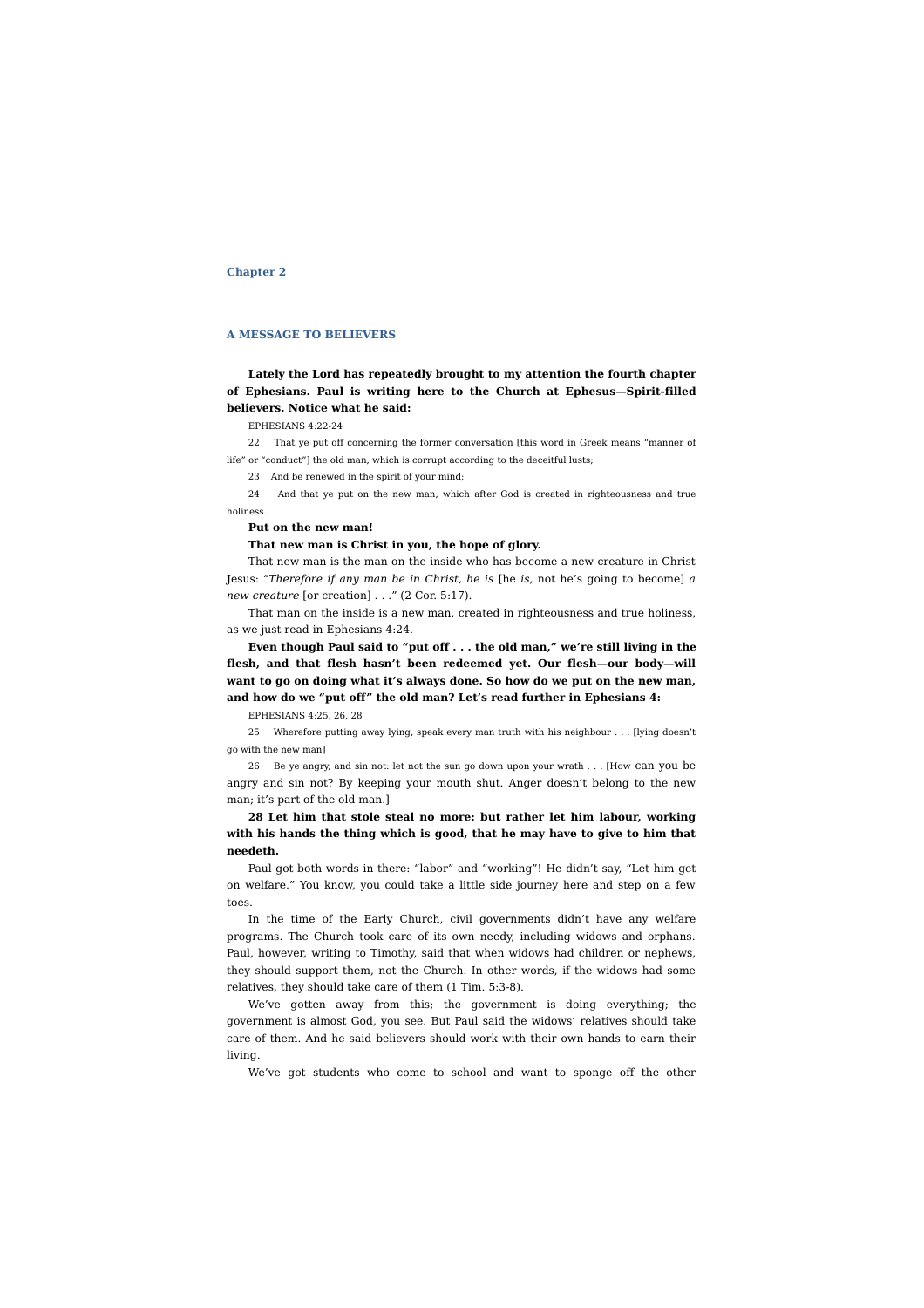students. They call that "living by faith." I call it "living by ignorance." They'll live with someone as long as they can.

No! The Lord told us to work. (If He told you not to work, He'll meet your needs; you won't have to be a burden to anybody.)

But we've got them every year. There are a lot of religious con people in the world. They'll con you out of everything you've got, if you'll put up with it. And some of these religious con people pick up on what they think the faith message says, but that's not what it says at all.

They want to "claim" everything you've got. One fellow tried to "claim" my red Bronco. That's coveting. If he wants a red Bronco, he can claim one, but he can't claim mine. I've still got my Bronco, and he is still walking.

A man who's living off of other people is really stealing from them. And while I'm on the subject, people who go to a church and don't put anything in—who never pay their tithes or give offerings— are stealing from the rest of the people. They want to get blessed, but they want the other fellow to pay for it.

These people need to put off the character of the thief and put on the character of Jesus. He was a *giver!*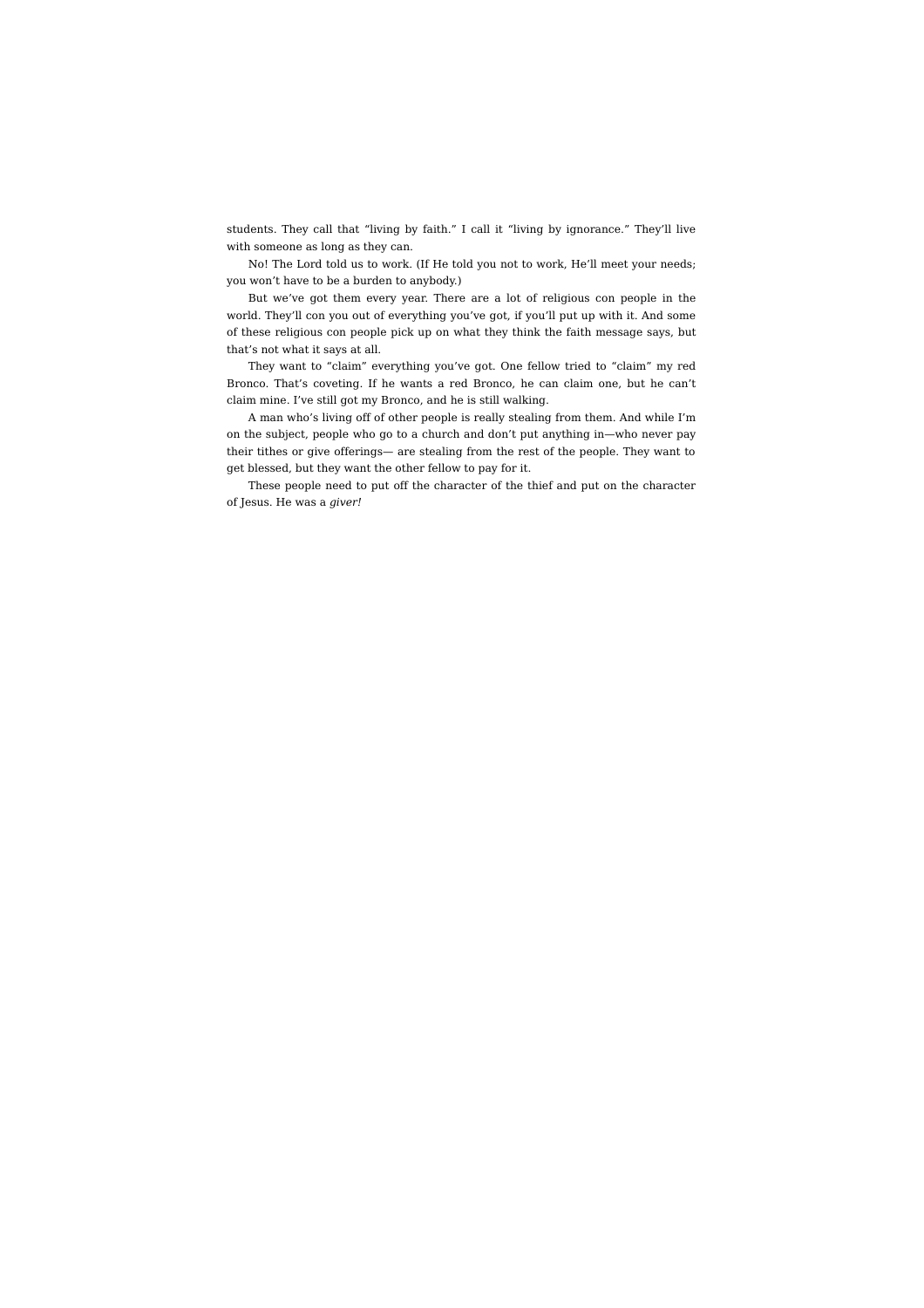# **RESTORATION OF CHARACTER**

**Paul continued to talk about the "new man" in Ephesians 5:3:** *"But fornication, and all uncleanness, or covetousness, let it not be once named among you . . ."* **(Not only don't do it, but don't let fornication and all uncleanness even be** *named* **one time among you!)**

**By "uncleanness," Paul wasn't talking about taking a bath and using deodorant. He goes into more detail in Romans 1.**

ROMANS 1:24, 26-28

24 Wherefore God also gave them up to uncleanness through the lusts of their own hearts, to dishonour their own bodies between themselves [That's the uncleanness Paul's talking about.] . . .

26 For this cause God gave them up unto vile affections [uncleanness]: for even their women did change the natural use into that which is against nature [It's not natural for a woman to want a woman; it's natural for a woman to want a man.]:

**27 And likewise also the men, leaving the natural use of the woman, burned in their lust one toward another; men with men working that which is unseemly, and receiving in themselves that recom-pence of their error which was meet.**

**28 And even as they did not like to retain God in their knowledge, God gave them over to a reprobate mind, to do those things which are not convenient.**

Notice that Paul uses the word "uncleanness" in connection with lesbians and homosexuals. He said to put away fornication, uncleanness, and covetousness—let them not even be once named among you.

So there must be a restoration, not only of the power and authority of Christ, but also of the *character* of Christ.

We need to walk in the light of the law of love and not do things that offend other people. Personally, I'm offended by some of these charismatics who run around holding a cigarette or pipe, or sipping on cocktails.

They'll argue, "Paul said, 'Drink a little wine for your stomach's sake.'" Well, if you'd lived where the water was bad in Paul's day, you might have done that, too. But that doesn't give you an excuse to be a winebibber today.

Even Paul said, "If eating meat that was offered to idols is going to offend my brother, I won't eat any meat as long as the world stands." That's the point.

My wife and I know someone who was an alcoholic before she was born again. She lived a straight, strict, sanctified life for 20 years in a Full Gospel church. Then the charismatic renewal began, and many people from the outside, who weren't taught to put on holiness (the character of Christ), got into the church.

While attending a convention, this woman went into a restaurant and saw a charismatic minister and other

Christians drinking wine with their meal. She thought to herself, *If they can do that, I can!* She began drinking, and that alcoholic devil got hold of her again. She's been an alcoholic for a good many years—bound—and can't get free!

You can say what you want to, but I wouldn't want that on my conscience when I stand before God and He says, "You caused this little one to stumble."

"But you don't understand grace," someone will argue. Yes, I understand grace.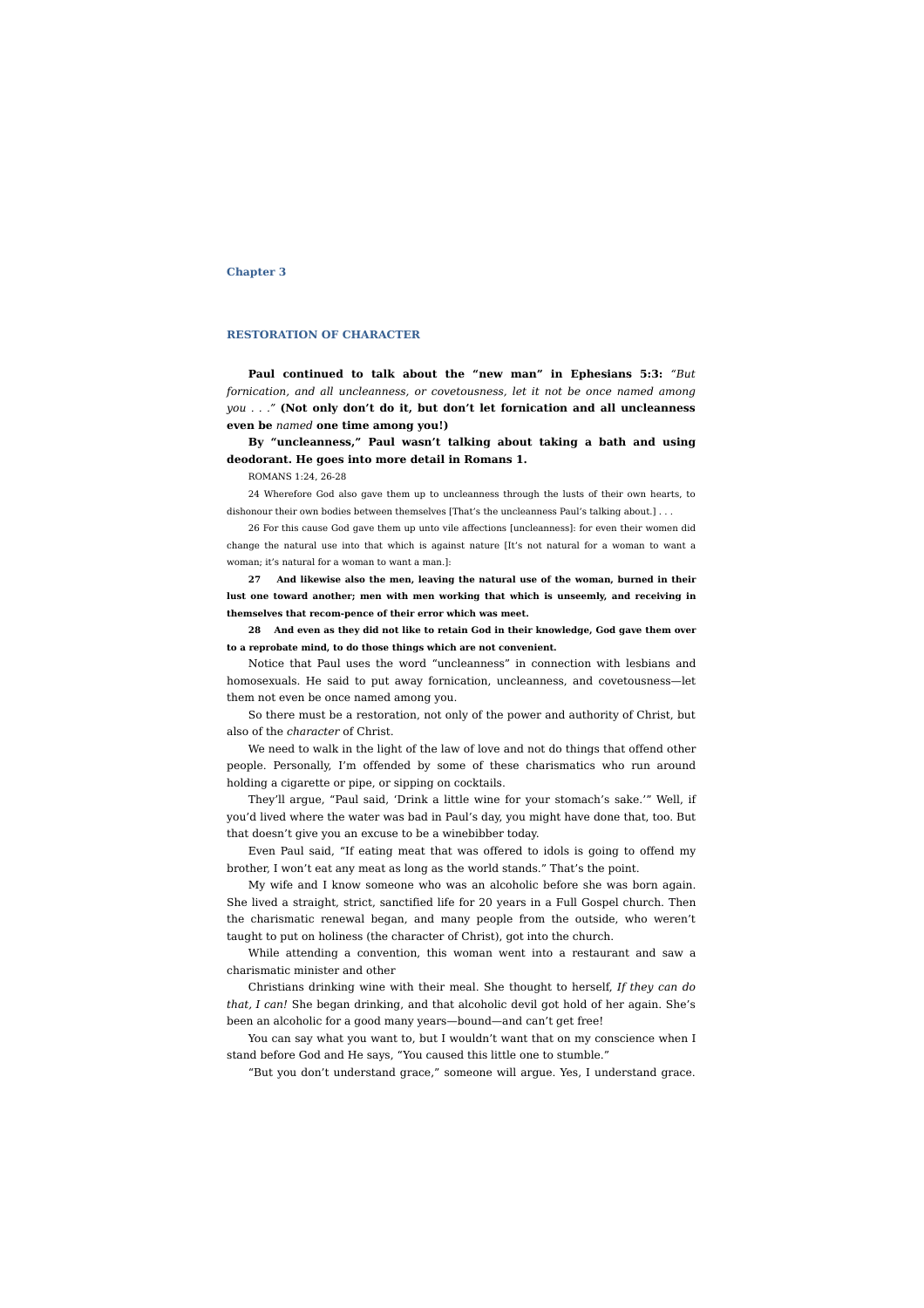The trouble is, you don't understand the Bible.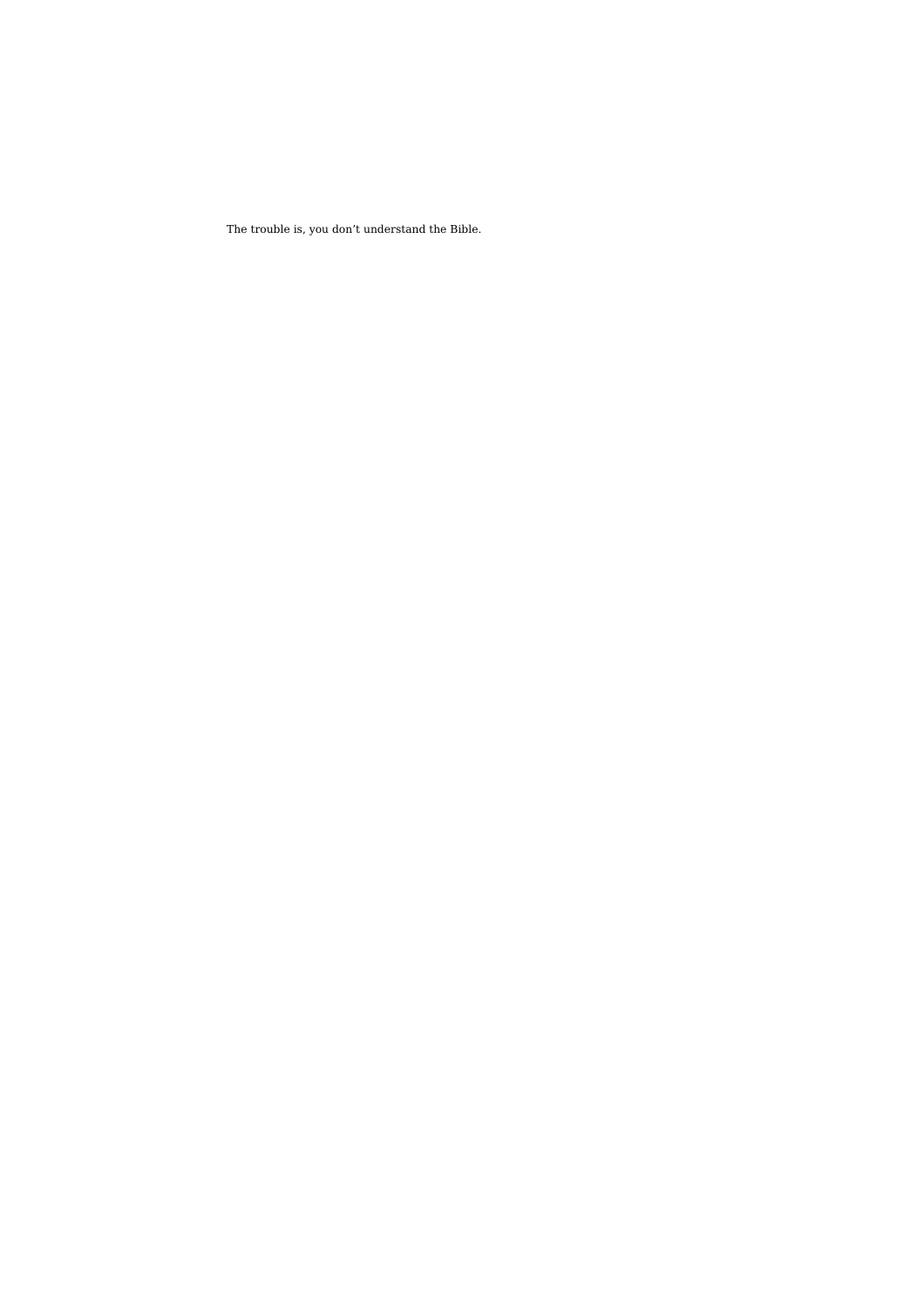# **RESTORATION OF GIFTS**

God's endtime plan includes a time of restoration of His *glory,* a time of restoration of His *power*, and a time of restoration of His *gifts and ministries* to the Church.

I've seen occasional manifestations of the glory of God through my years of ministry. I've frequently seen the presence of God come into the building appearing like a cloud. About four times I've seen something like waves roll in from the back of the building and hover over the people. Although it looked like waves, it was a white cloud—a manifestation of His glory.

I'm firmly convinced we're going to see more of that in these end times. We're going to move into a greater manifestation of signs and wonders than we've seen before. I believe there's going to be a revival of the supernatural.

In Ephesians 4:11, you'll find that when Christ ascended on High, He gave gifts to men: some apostles, some prophets, some evangelists, and some pastors and teachers for the perfecting—or maturing—of the Body of Christ.

Our mistake has been that we've only recognized three of these ministry gifts: the pastor, the evangelist, and the teacher. For the Church to ever be what She ought to be, and for us to have the ministry and do the work God intended, we must have the manifestation of the fivefold ministry. We must recognize the ministry gifts, honor them, and permit them to function in the way God wants them to function.

We also must recognize what we call the gifts or manifestations of the Holy Spirit: the word of wisdom, the word of knowledge, faith, gifts of healings, the working of miracles, prophecy, discerning of spirits, divers kinds of tongues, and interpretation of tongues (1 Cor. 12:8-10).

Now notice the next verse, First Corinthians 12:11, *"But all these worketh that one and the selfsame Spirit, dividing to every man severally as he will."*

Notice He is not dividing the gift; He is dividing the *manifestation* of the gift.

What we call the gifts of the Spirit belong to the Church. They have existed all the time; they have just been lying dormant. The manifestation of them is given to individual members of the Body of Christ as the Spirit wills.

We also need to understand this: Those who stand in the fivefold ministry offices are more or less equipped with some of these spiritual gifts in order to function in their offices. For instance, to stand in the office of a prophet, one must have a consistent manifestation of at least two of the revelation gifts (word of wisdom, word of knowledge, or discerning of spirits) plus prophecy.

A prophet is one who has visions and revelations; the word of knowledge operates in prophets. On the other hand, any believer may have a manifestation of the word of knowledge as the need arises.

There is going to be a renewal of the spiritual gifts. They're going to be in manifestation even more. I'm seeing it in my own ministry, and others are seeing it in theirs. (For an in-depth look at this subject, see my study guide, *The Ministry Gifts*.)

In conclusion, turn to another portion of Scripture:

**LUKE 5:36-38**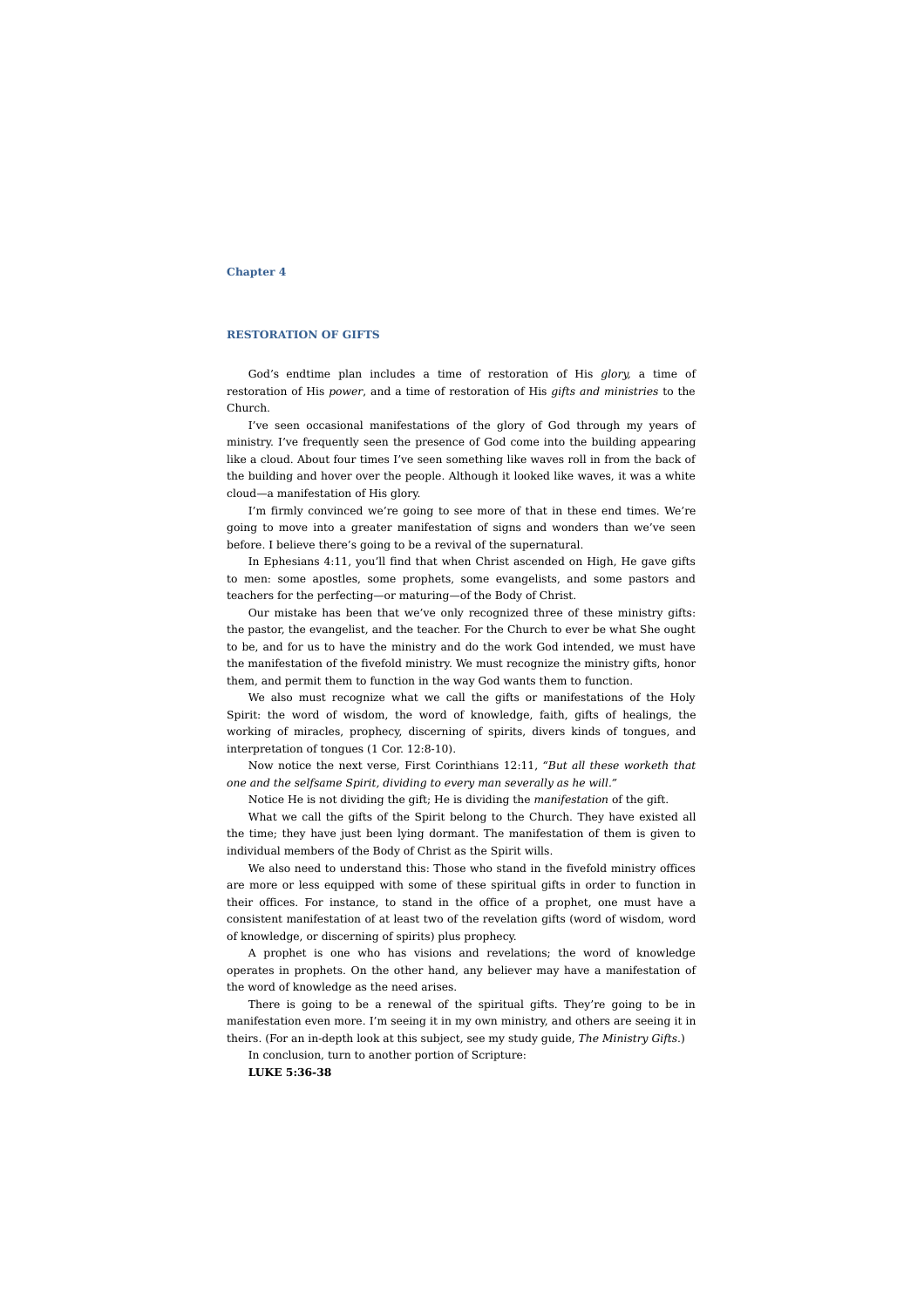**36 And he [Jesus] spake also a parable unto them; No man putteth a piece of a new garment upon an old; if otherwise, then both the new maketh a rent, and the piece that was taken out of the new agreeth not with the old.**

**37 And no man [no man!] putteth new wine into old bottles [or wineskins]; else the new wine will burst the bottles, and be spilled, and the bottles shall perish.**

**38 But new wine must be put into new bottles; and both are preserved.**

You must understand the illustration Jesus is using. These wine "bottles" were made of skin. Once wine was put into them, they would swell up and change shape. As the skin became old, it became brittle, and if wine were put into an old skin, it would burst.

Therefore, they would renew those old wineskins. First, they'd soak them in water for a long time. Second, they'd take olive oil and rub it into the skin until it became soft and pliable again. Then the skins were like new again; they could put new wine into them and they wouldn't burst.

Jesus was saying that individuals, local churches, or denominations often are just like those wineskins: old, empty, dead, and brittle.

How can we be soaked in water to be renewed? Paul, talking about the Church, said in Ephesians 5:26, *"That he might sanctify and cleanse it with the washing of water by the word."* Washing of water by the *word!*

So there must be a fresh saturation of the Word of God. And in these latter times, God has raised up the teaching ministry for this very purpose.

Many of us, praise God, have been saturated with the Word of God. Others need to be. Unless they are, they'll never be able to hold the new wine.

We know that after they soaked skins in water, they rubbed olive oil into them until they became soft and pliable. Oil is a type of the Holy Spirit! The Psalmist said, *". . . I shall be anointed with fresh oil"* (Ps. 92:10).

Fresh oil! That's what we need today: a fresh anointing of oil—the Holy Spirit and its coming! A Pentecostal minister from England visited me several years ago here in my office on the RHEMA campus. He's now in his 70s. Smith Wig-glesworth held a week-long meeting in his church the week before he went home to be with the Lord.

This brother told me what Wiggles-worth had told them that week before his homegoing in 1957: "There is coming a move of God, but I'll not live to see it."

The English brother continued, "Wig-glesworth said that the greatest move of God yet will come in the '80s." (I had always had the same conviction.) He told me that Wigglesworth said, "In our day, in this revival, we've had a move of the *gifts* of the Spirit, but very little teaching of the Word. There is coming a revival of the teaching of the *Word* of God, and after that revival comes, there will come that fresh anointing of the Spirit. And *the combination of the two revivals will bring the greatest move we've ever seen!"*

Is a new wave coming? Some people are looking for something brand new; something that has never happened before. In that sense, there's never going to be a *new* wave. God's going to do everything He's ever done before.

Go down by the ocean and watch the waves come in. You may say, "That's a new wave." Yes, it's a *different* wave from the one that came in before, but it's still the same water, even though it's higher than the first wave.

The move of God often comes in gently. But it keeps pushing in until, before you know it, it covers a whole territory.

The truth is, the new wave started in 1982. It's here now! It's gathering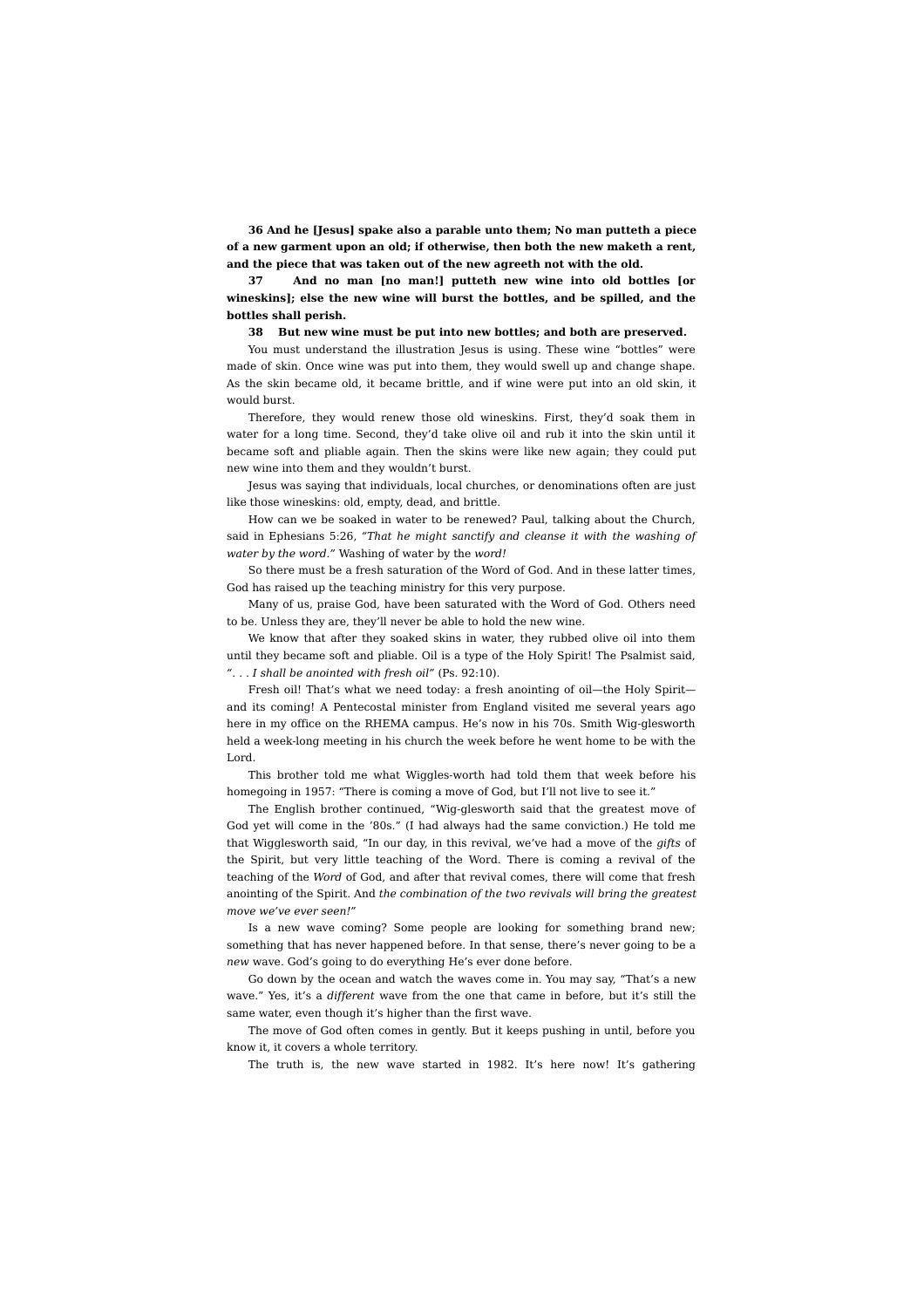momentum. It's going to continue to sweep in, in even greater power—a greater move of the Spirit, power, authority, and character of God.

There's even a move of God going on in some of the Communist countries. I believe there's going to be a tidal wave of glory that's going to sweep all nations right into the kingdom in these last days!

You can receive a fresh anointing right now!

CONFESSION: Thank You, Lord, for the rain—the outpouring of the Holy Ghost the early and the latter rain. Thank You, Lord, for the harvest—the precious fruit of the earth.

The revival is not coming. The new wave is not coming. The revival—the refreshing—is here now! And I'm in it. And I walk in it. And I'm a part of it. And I'll continue to be a part of it. And the work of God will be done

*Prophecies* Now sit idly by and recognize not the move of the Spirit. Feed not upon the Word of God. But rather walk in the flesh, fulfill the desires thereof, and you will miss entirely that which is taking place in this hour and in this day.

But respond ye unto the Word of God. Yea, soak your mind and your heart thoroughly in the Word. Let that Word not only *not* depart from thine eyes, but hide that Word in the midst of thine heart by speaking it, and practicing it, and doing it.

And then it shall be said of thee, Yea, yea, yea, yea, the Lord is my Helper and my Keeper. I walk not after man, nor after the thinking of man, nor the thoughts of man. But I walk in the light of the revelation of His holy Word. I walk in the power of His Spirit. I walk in the glory of His might. And I stand strong in Him.

And when the winds of adversity blow, as surely they will; and when the fires of persecution burn, as surely they will; and when the tongues of men shall speak against thee, as surely they will; thou shalt only smile and say, "I give account unto the Lord. I stand before

His judgement seat, and in that day I will be able to say, 'Lord, I've done my best. I've been faithful.' And He will say to me, 'Well done, thou good and faithful servant. Enter thou into the blessings of the Lord prepared for thee before the foundation of the world.'"

Yea, saith the Lord of hosts, be ye prepared. Be ye ready. Walk with Me and be sensitive unto my Spirit. Not only will thou be blessed and thy family be blessed, but thy neighbor shall be blessed, and all that thou come in contact with will be blessed; and the blessings of the Lord shall flow like a might river.

#### \* \* \*

But many have said, "Oh, I've missed it so. I wish I could forget about the past: those mistakes, those faults, those failures, and even that terrible wrong and sin that I did."

Yea, saith the Lord of hosts, do not count as nothing my blood. Remember, my blood—precious blood, the divine blood, the blood of the Divine Son of God—was shed for the remission of sins. And, yea, the Lord has declared: I, even I, am He that blotteth out thy transgressions, and I will not remember thine iniquities.

So, do not dwell upon the past. Think no longer of that which is past. And when the enemy will bring a picture of it before your mind, just laugh and say, "Ha, ha, ha, ha, ha. That does not exist, Mr. Devil. That does not exist. Because the Father has blotted it all out, and the blood has washed it all away, and now I stand in Him!"

And the enemy may persist, but the more he persists, the more you laugh. Laugh right in his face. And he'll run away and hide, and you in the power of God, in His love and mercy, shall abide.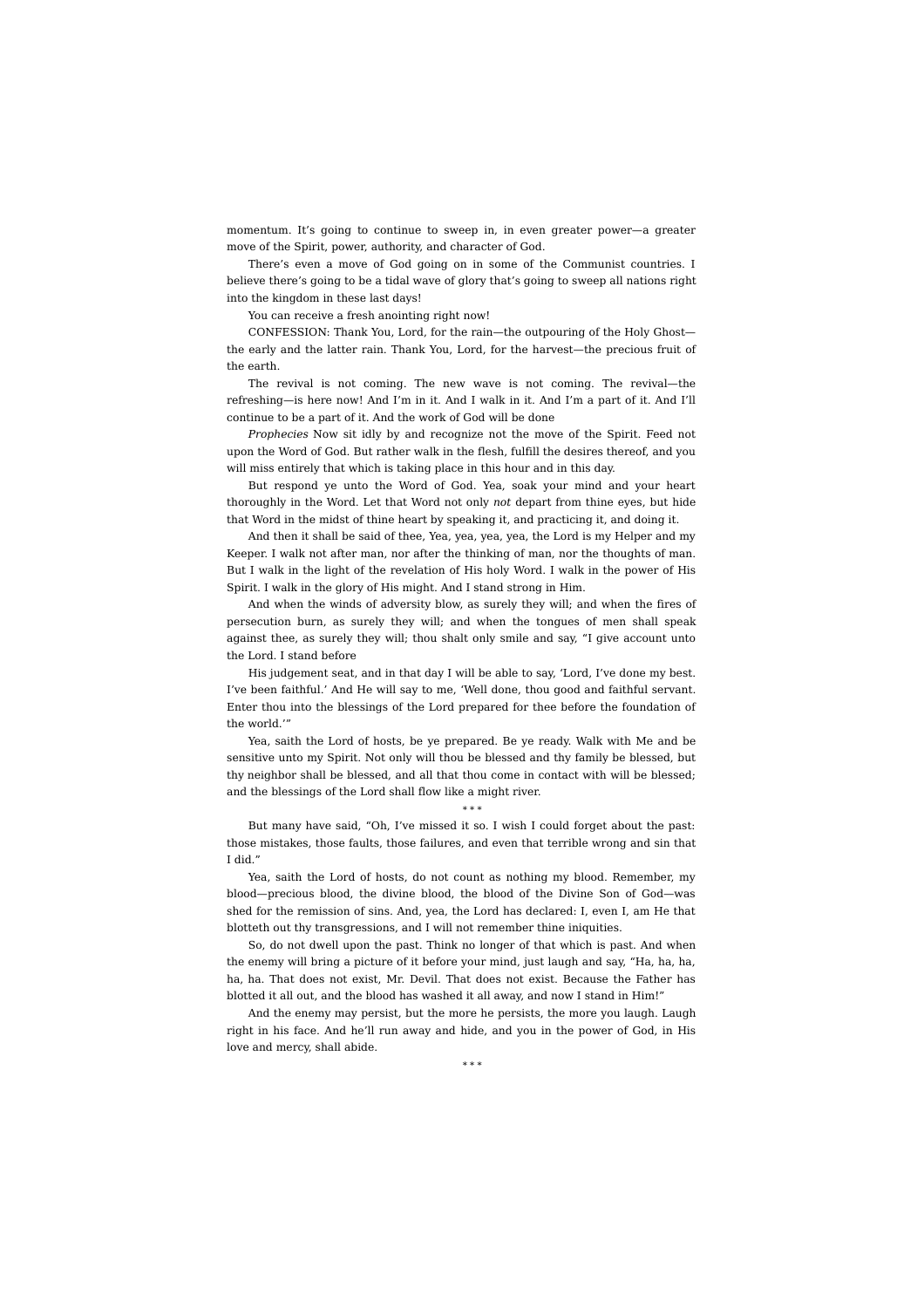But some have said, "The Lord could never use me. I'm so weak and so unworthy. I've fallen so far short."

Yea, saith the Lord of hosts, do not judge yourself after the seeing of the eye of man or the judgment of the intellect of man. But rather judge yourself after the revelation of my Word. Remember that it is I, even I, who blotted out thy transgressions and refused to remember your iniquities.

That it is I, even I, who made you a new creature in Christ Jesus. For it says, "created by God in Christ Jesus" [Eph. 2:10]. And I did not make a new creature who could not stand in my presence, but would cringe from Me, run from me, and cry out, "I'm unworthy and undone."

No, washed in the blood, cleansed by His Word, filled with His Spirit, having become His son; yea, a child of God. So come! Come boldly by the blood, even into my very Throne Room, and make your requests made known.

Realize that you belong there, and begin to be sensitive unto my Spirit that resides in your spirit, for He will guide you into all truth. He will show you things to come!

And everyone will be used of the Lord: no unused members in the Body of Christ. Everyone may not be a ministry gift *to* the Body, but everyone may function in their place. So, take your place.

"Oh," some said, "I don't know my place." Do what thy hand doth find to do. Yea, minister everywhere you go. Speak ye the Word of God, and the Word will do the work.

Yea, saith the Lord of hosts, you will not come emptyhanded; You will not be barren and fruitless; but, rather, you will come into my presence—eventually stand before my very throne—and the harvest shall be great.

And thou shalt be glad. And many, many, many, will rise up in that day and called you blessed. And a great day it shall be.

Yea, saith the Lord, labor. Work while it is still day, for the night cometh when no man can work.

\* \* \*

Think thou that thou has seen the full manifestation of my glory? Think thou that thou hast seen the full manifestation of my Spirit? Think thou that thou hast seen the full manifestation of my gifts?

Yea, you've only seen a little: a glimpse here and a glimpse there; a little here and a little there. But thine eye shall see and thine ear shall hear the manifestation of the glory of God, the manifestation of the Spirit of God, the manifestation of the gifts of God. And thou shalt have cause for much rejoicing.

\* \* \*

Yea, saith the Lord of hosts, do not expect the enemy to come in like a flood and overtake you; but expect the glory of God to rest upon you. Expect the Spirit of

God that resides within you to function as the Holy Scriptures declare that He will function.

And He'll rise up in you and give illumination unto your mind and direction unto your spirit. For it is written, "He'll show you things to come." And you'll not ever be left in the dark, for you're not children of the darkness; you're children of the light!

And you'll walk in the light every single day. And the work of God shall be accomplished. And the glory of the Lord shall shine upon thee. And oftentimes men that is, natural men, men in darkness—will see the glow upon thee. They'll even see the *glory* upon thee. They'll even see the *light* shining forth from thee, and come and walk with thee and be blessed forevermore.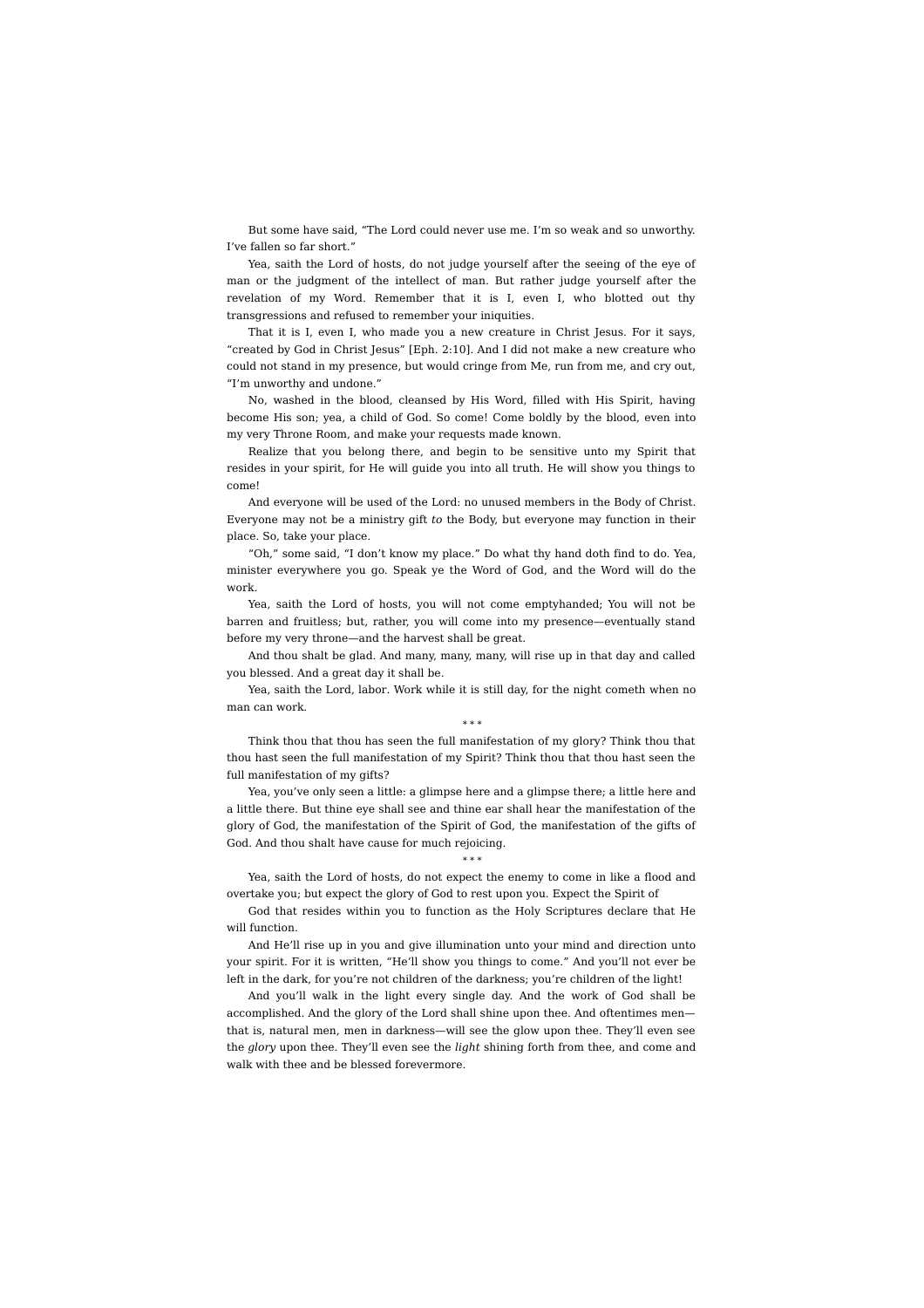# **A Sinner's Prayer**

# **to Receive Jesus as Savior**

Dear Heavenly Father,

I come to You in the Name of Jesus.

Your Word says, *". . . him that cometh to me I will in no wise cast out"* (John 6:37), so I know You won't cast me out, but You take me in and I thank You for it.

You said in Your Word, *"Whosoever shall call upon the name of the Lord shall be saved'"* (Rom. 10:13). I am calling on Your Name, so I know You have saved me now.

You also said *". . . if thou shalt confess with thy mouth the Lord Jesus, and shalt believe in thine heart that God hath raised him from the dead, thou shalt be saved. For with the heart man believeth unto righteousness; and with the mouth confession is made unto salvation'"* (Rom. 10:9-10). I believe in my heart Jesus Christ is the Son of God. I believe that He was raised from the dead for my justification, and I confess Him now as my Lord.

Because Your Word says, *". . . with the heart man believeth unto righteousness . . ."* and I do believe with my heart, I have now become the righteousness of God in Christ (2 Cor. 5:21) . . . And I am saved!

Thank You, Lord! Signed\_  $\text{Date}$